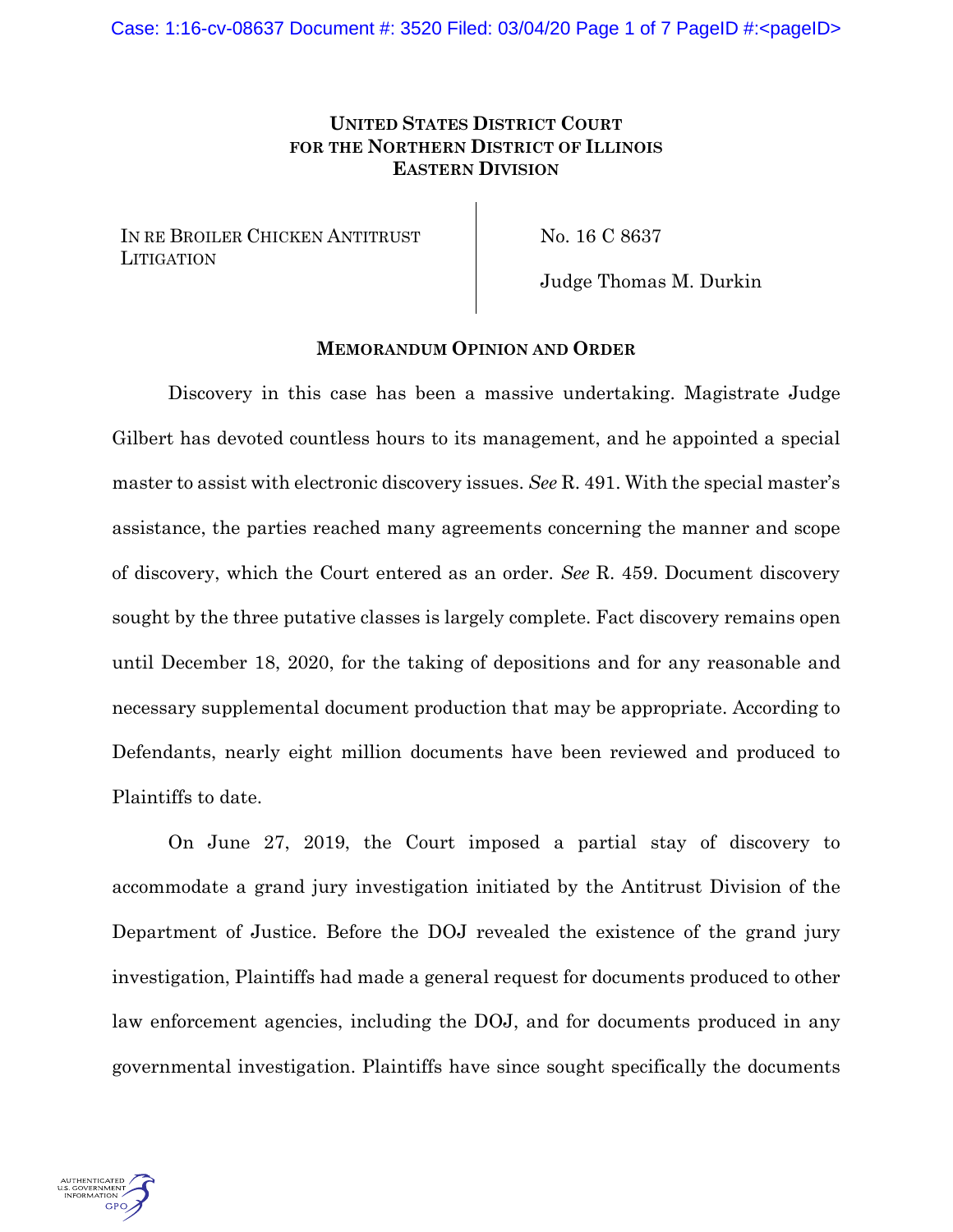produced as part of the grand jury's investigation. The DOJ and Defendants have moved for a protective order barring these discovery requests, as well as barring parties from asking questions of deponents that would likely reveal the scope of, direction of, or matters occurring before the grand jury. R. 3432; R. 3434. Those motions are granted.

## **Analysis**

Federal Rule of Criminal Procedure  $6(e)(2)(B)$  protects from disclosure "a matter occurring before the grand jury." The Seventh Circuit has held that "Rule 6(e) is applicable in a general way to both documents and testimony before the grand jury." *Matter of Grand Jury Proceedings, Miller Brewing Co.*, 687 F.2d 1079, 1090 (7th Cir. 1982). Indeed, the Seventh Circuit has specifically contemplated that a "general request for 'all documents collected or received in connection with the investigation of antitrust violations . . .,' for example, would be in effect a disclosure of the grand jury proceedings; the documents are significant because they were before the grand jury." *United States v. Stanford*, 589 F.2d 285, 291, n.6 (7th Cir. 1978); *see also In re Sulfuric Acid Antitrust Litig.*, 2004 WL 769376, at \*2 (N.D. Ill. Apr. 9, 2004) (barring generalized document requests for grand jury documents). Furthermore, the Supreme Court and Seventh Circuit have "consistently held that a strong showing of particularized need is required before any grand jury materials are disclosed." *Lucas v. Turner*, 725 F.2d 1095, 1101 (7th Cir. 1984) (citing *United States v. Sells Eng'g, Inc.*, 463 U.S. 418, 443 (1983)).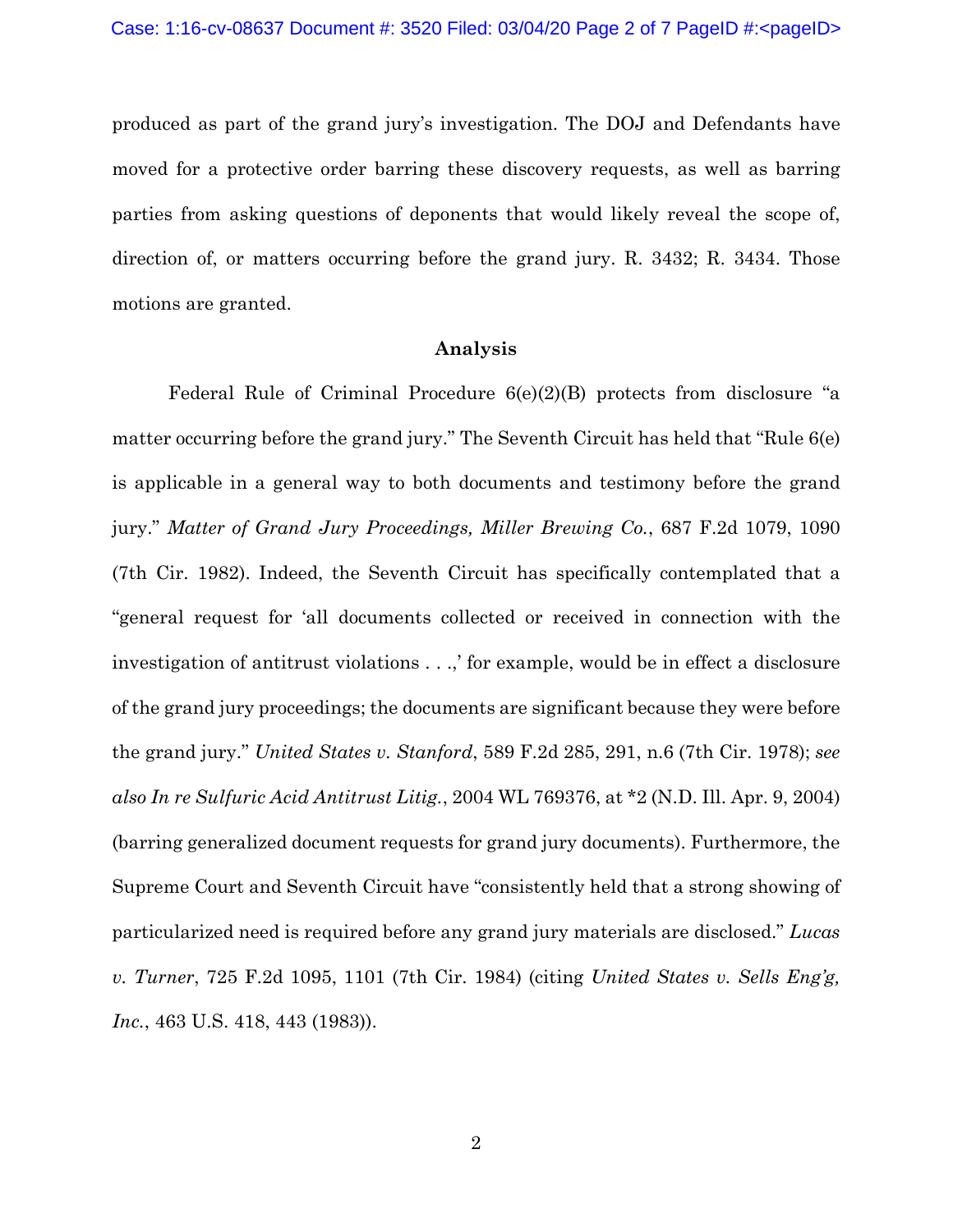Here, although Plaintiffs characterize their request as for only relevant "preexisting business documents," they go on to argue that this includes *all* of the documents Defendants have produced to the grand jury. Plaintiffs have not made any showing of a particularized need. Indeed, it is difficult to see how Plaintiffs could make such a showing considering they have already received eight million documents in response to much narrower requests. *See In re Sulfuric Acid*, 2004 WL 769376, at \*6 ("[O]ne might wonder how the plaintiffs would show a need for a general request for everything given to the Government, when they have served at least 65 other (presumably) tailored requests seeking information relevant to the claims and defenses in the case.").

Moreover, Plaintiffs have not made any argument that the grand jury documents could be produced without disclosure of the direction of the grand jury investigation. Since document discovery is already largely completed in this case, production of the grand jury documents would not be combined with any other significant document productions from Defendants, and thus would starkly reveal the entire universe of the DOJ's investigation in a discrete package. Plaintiffs have not suggested a way to prevent this revelation, likely because it is not a realistic possibility. But even if there is a practical solution to that problem, Plaintiffs could still easily learn the identities of document custodians identified by the DOJ by filtering out documents from custodians who were not included in the discovery protocols in this case. This is of particular concern to the Court, because learning the identities of the people identified in the DOJ investigation is tantamount to an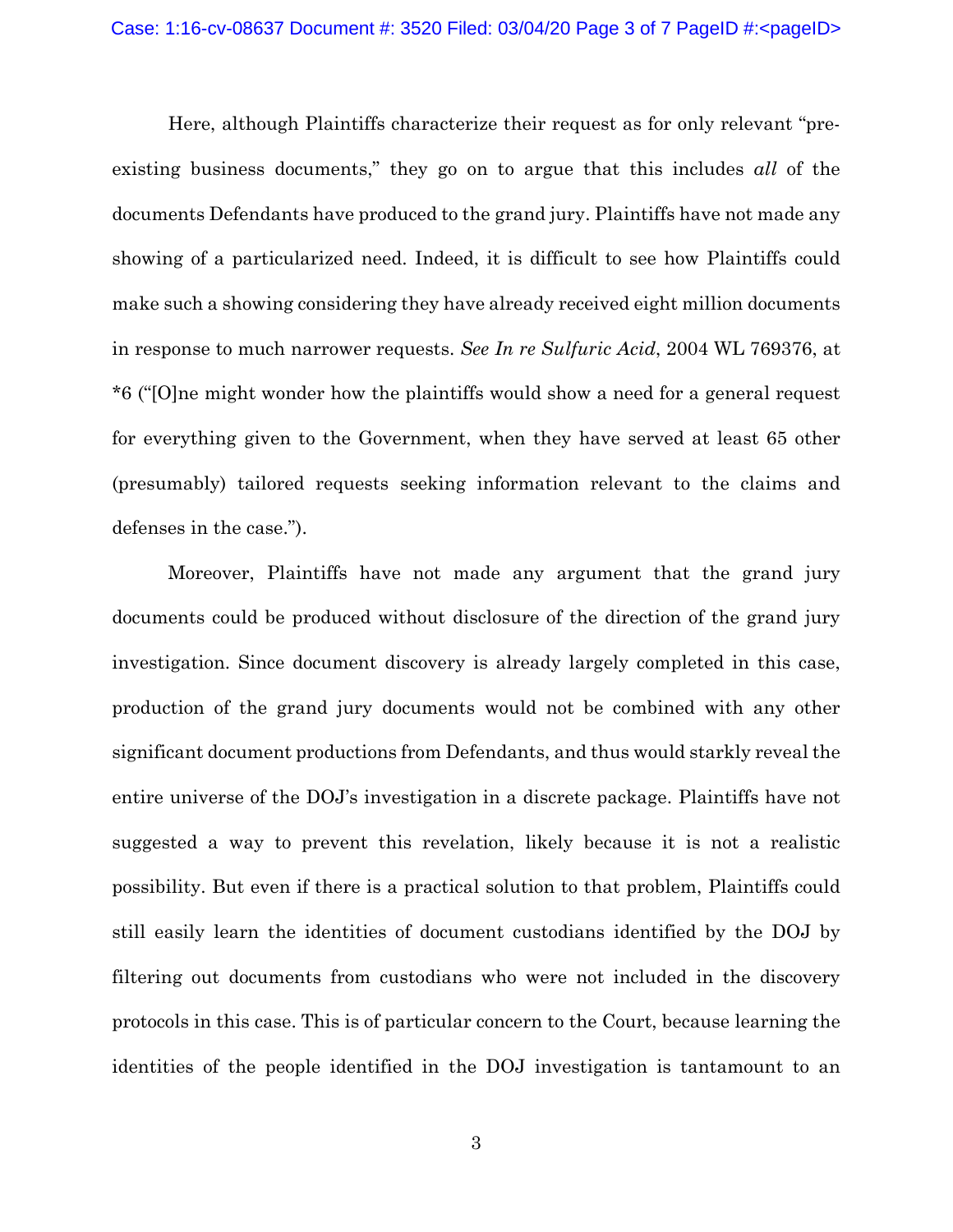express disclosure of the investigation's direction. Therefore, compelling responses to Plaintiffs' document requests would disclose a "matter occurring before the grand jury" in violation of Rule 6, and the protective order sought in these motions must be granted. This reasoning serves equally to bar any party from asking deponents anything about the grand jury proceedings.

Even if Rule 6 was not a sufficient basis to bar the document requests at issue here, the Court would bar the requests as a matter of case management. As an initial matter, Plaintiffs' document requests are facially overbroad. As Judge Gilbert held in an earlier decision regarding one of the requests at issue on this motion, "reflexive production of documents previously provided to governmental entities is not appropriate." R. 489 at 11 (*In re Broiler Chicken Antitrust Litig.*, 2017 WL 4417447, at \*5 (N.D. Ill. Sept. 28, 2017)). Rather, documents are discoverable only if they are relevant to a claim or defense in the case. Other courts have reached similar findings with respect to similar document requests. *See Oseman-Dean v. Ill. State Police*, 2011 WL 6338834, at \*8-9 (N.D. Ill. Dec. 19, 2011) ("The court agrees with defendants that [requests for documents "sent to any government agency"] are far too broad and overly burdensome, individually and collectively, in relationship to the narrow nature of plaintiff's claims here."); *Perius v. Abbott Labs.*, 2008 WL 3889942, at \*3-5 (N.D. Ill. Aug. 20, 2008) (granting motion for protective order against "generalized discovery regarding the DOJ and [internal] investigations" for lack of relevance to claims and defenses, noting that "[t]o the extent such evidence would have any 'tangential' relevance," proportionality considerations outweigh such discovery);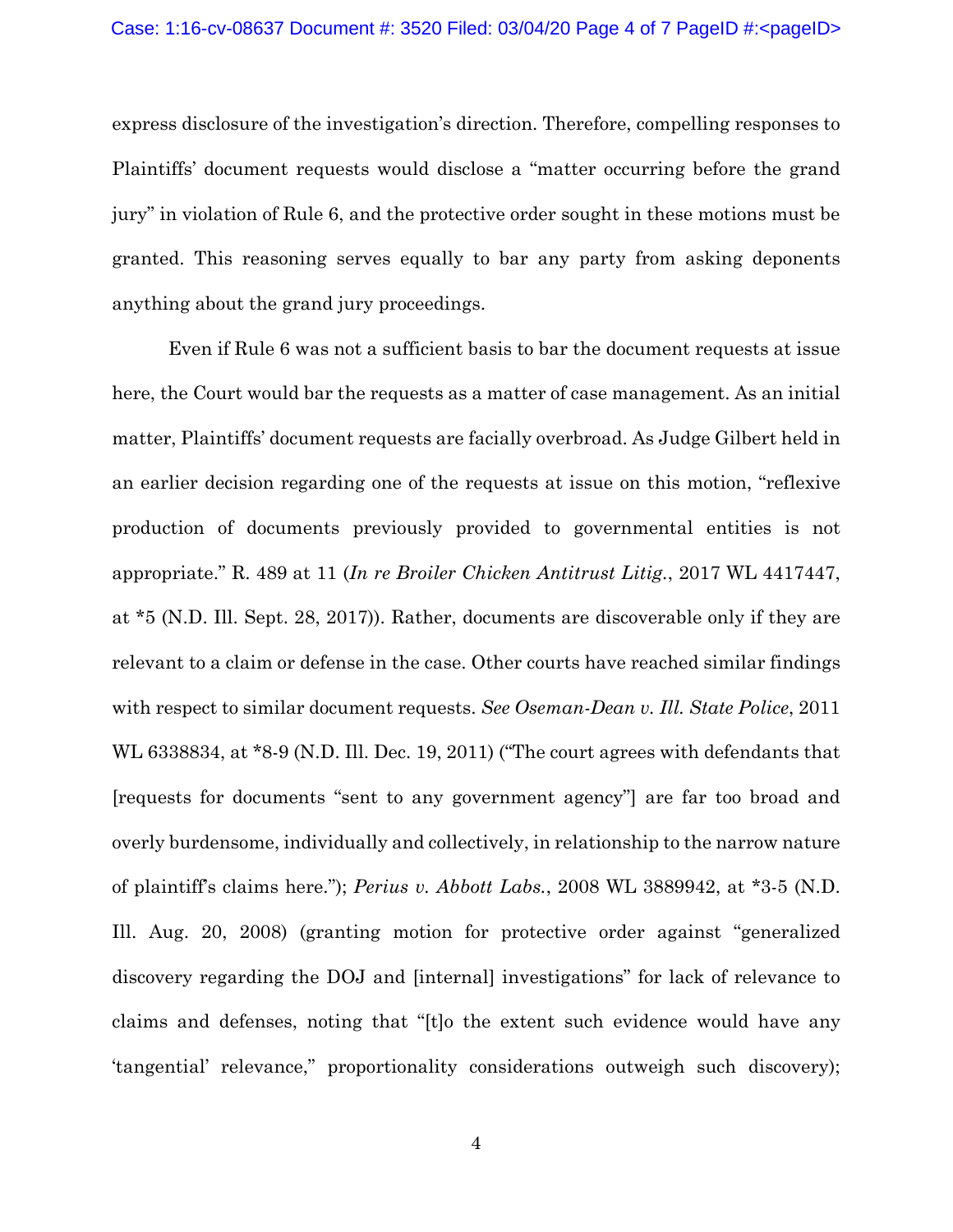*Midwest Gas Servs., Inc. v. Indiana Gas Co.*, 2000 WL 760700, at \*1 (S.D. Ind. Mar. 7, 2000) ("The plaintiffs in this Cause have not shown that the fact that any particular document was produced by the defendant to the D.O.J. . . . is relevant to the subject matter of this Cause. . . . The plaintiffs' counsel must do their own work and request the information they seek directly.").

Plaintiffs argue that the DOJ's contention that there is "substantial overlap between the civil and criminal matters" demonstrates that the documents produced to the DOJ are relevant to the claims in this case. But "relevance" under Rule 26 is a relative concept. It is defined with reference to "the needs of the case, considering . . . the parties' relative access to relevant information, the parties' resources, the importance of the discovery in resolving the issues, and whether the burden or expense of the proposed discovery outweighs its likely benefit." Fed. R. Civ. P.  $26(b)(1)$ . And in this case, the parties reached detailed agreements regarding the scope of relevance, most notably with respect to time period, custodians, and search terms. These agreements were entered as an order of the Court on August 15, 2017, *see* R. 459, meaning the parties have been conducting discovery according to the terms of those agreements for two and a half years. Notably, those agreements were reached after Plaintiffs issued the first two discovery requests at issue on this motion, meaning that Plaintiffs knowingly agreed to limit the scope of those requests. Plaintiffs do not argue that these agreements are now inadequate. Plaintiffs' desire to compel the documents produced to the DOJ is therefore contrary to the discovery agreements and orders governing this case. Although it may be reasonable to assume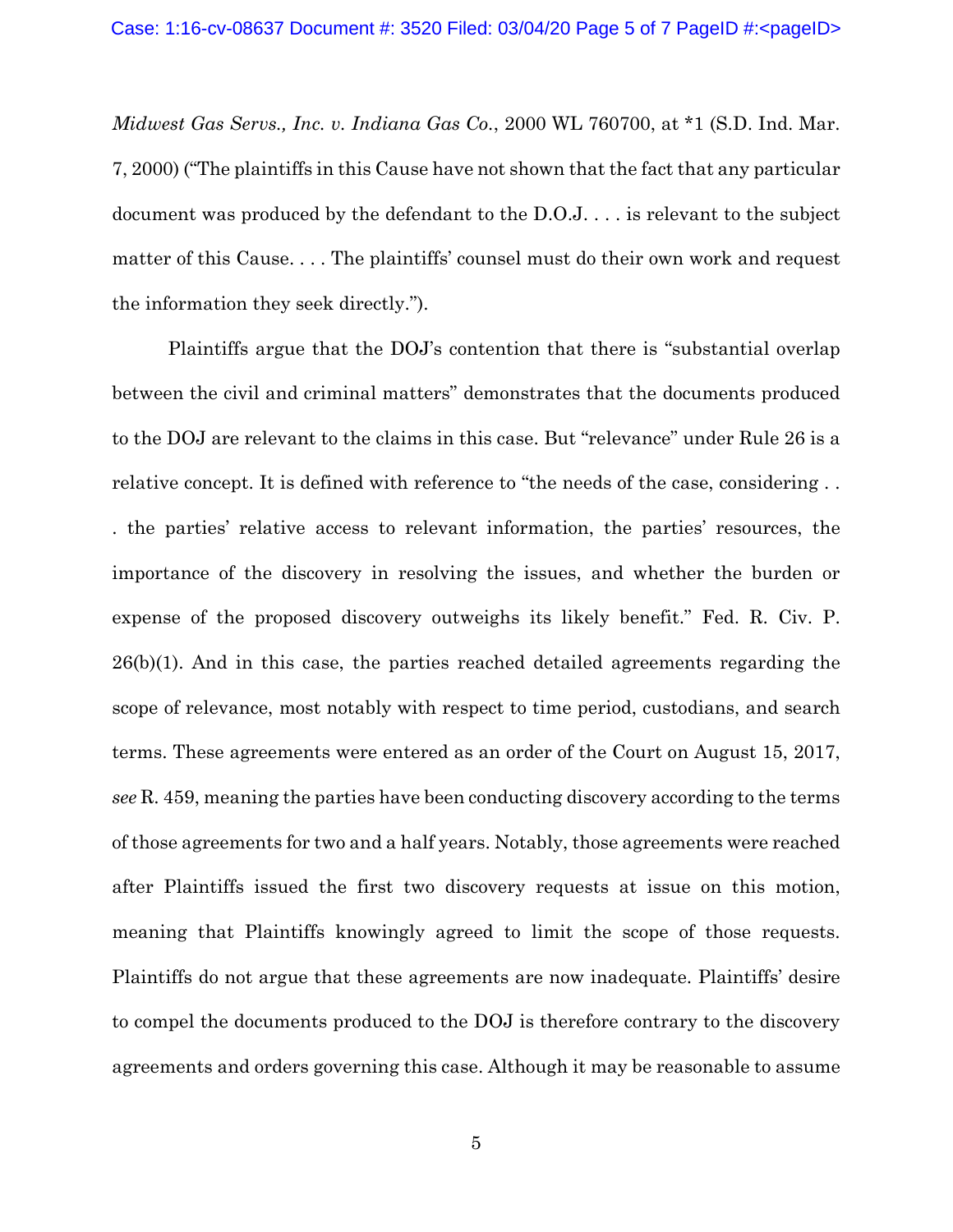there will be some supplemental document production as the case proceeds, nothing of the magnitude of what Plaintiffs are now requesting was anticipated before the DOJ intervened in the case.

Furthermore, Defendants have already produced a massive number of documents to Plaintiffs. And despite the insinuation in Plaintiffs' briefs, the Court is unaware of any evidence that Defendants have failed to comply with the discovery protocols in place in this case. Of course, it is highly likely that Defendants produced documents to the DOJ that they did not produce to Plaintiffs. But that is not evidence that Defendants have withheld documents from Plaintiffs in violation of the discovery protocols. Rather, it is simply an indication that the DOJ either asked for, or had the authority to compel production of, documents that Plaintiffs did not. In any event, Plaintiffs cannot argue that they have not had a fair opportunity to take discovery in this case. They have received more than eight million documents in response to their requests based on protocols Plaintiffs participated in designing. *See In re Sulfuric Acid*, 2004 WL 769376, at \*6 ("We do note that the plaintiffs have claimed that their general request is justified on the ground that it will allow them to 'pick up' remaining documents not captured by the 65 other requests. We are skeptical about the need for an omnibus request that essentially asks for production of 'all relevant documents,' whether it is the only request served or comes in the midst of 65 more tailored requests."). The fact that some or even all of the documents produced to the DOJ are relevant to Plaintiffs' claims but are not responsive to the discovery requests as